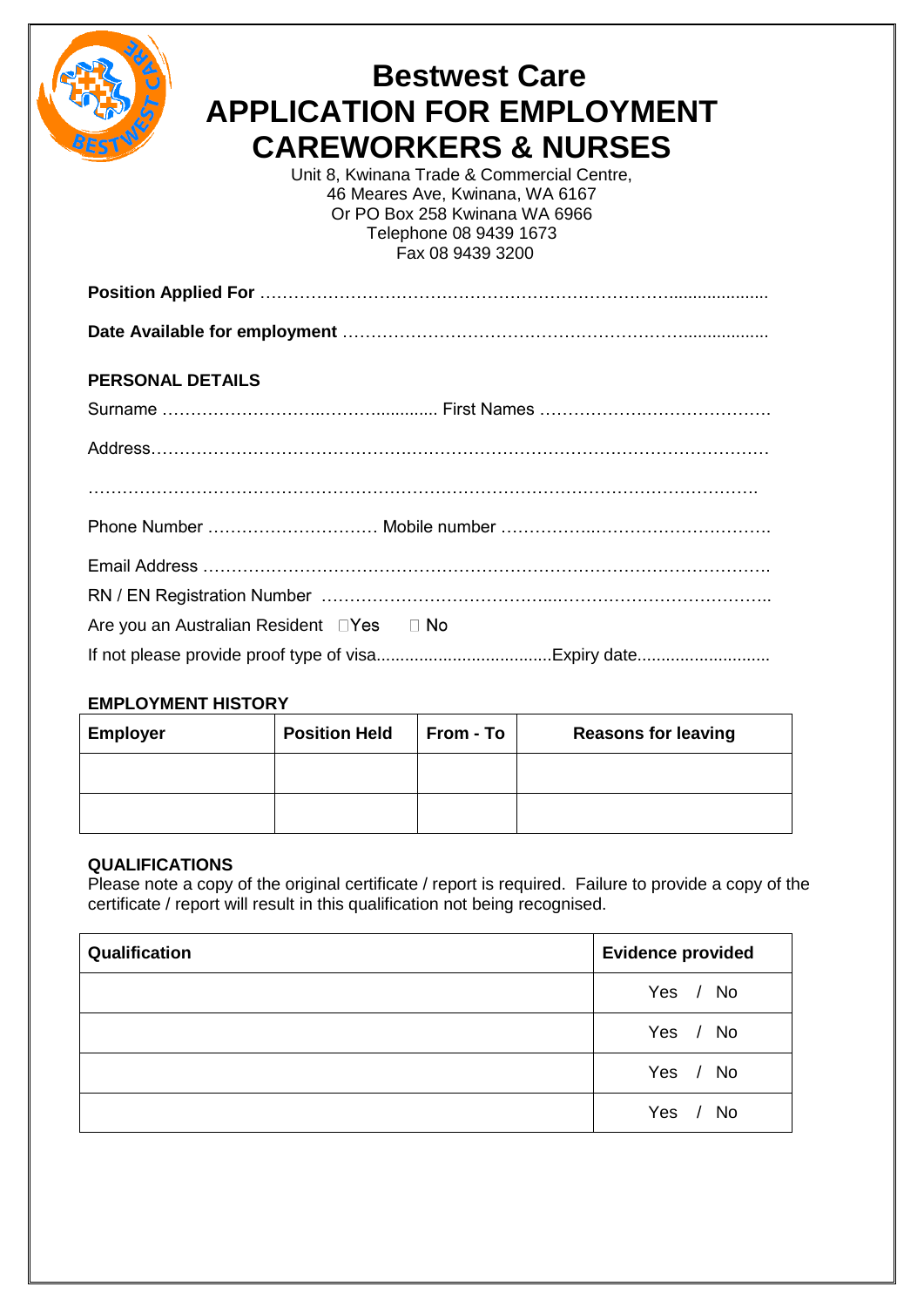

#### **QUESTIONAIRE**

Bestwest Care collects this information to assess your capabilities, sight documentation, and allows us to answer any questions you may have.

|                | Have you been doing medications in your current workplace?                                                                   | Yes / No           |
|----------------|------------------------------------------------------------------------------------------------------------------------------|--------------------|
|                | Have you completed CHCCS305A Assist clients with medications? Yes / No                                                       |                    |
| $\overline{2}$ | Have you fed residents with swallowing difficulties?                                                                         | Yes / No           |
|                | Do you have a certificate in dysphagia?                                                                                      |                    |
| 3              | Have you used I Care System? (Or Similar) computerised record system?                                                        |                    |
|                |                                                                                                                              |                    |
| $\overline{4}$ | Have you completed any other relevant training? Please state below and circle if<br>certificates of completion are available |                    |
|                | <b>Training</b>                                                                                                              | <b>Certificate</b> |
|                |                                                                                                                              | Yes / No           |
|                |                                                                                                                              | Yes / No           |
|                |                                                                                                                              | Yes / No           |
|                |                                                                                                                              |                    |
|                |                                                                                                                              |                    |

#### **REFEREES**

| <b>Name</b> | <b>Position and Employer</b> | <b>Contact Phone No</b> |
|-------------|------------------------------|-------------------------|
|             |                              |                         |
|             |                              |                         |

#### **CONVICTIONS**

You are required to provide a current Police Certificate (no older than 1 year) if you are successful in gaining employment with Bestwest Care.

Do you have any current convictions for any offences from any court or are you subject to any pending charges before any court? YES / NO

Do you allow Bestwest Care to make this available to facilities on request? YES / NO

*Please note that a criminal record doesn't necessarily disqualify you from obtaining a position. You will be given an opportunity to discuss any matter prior to any decision being made.*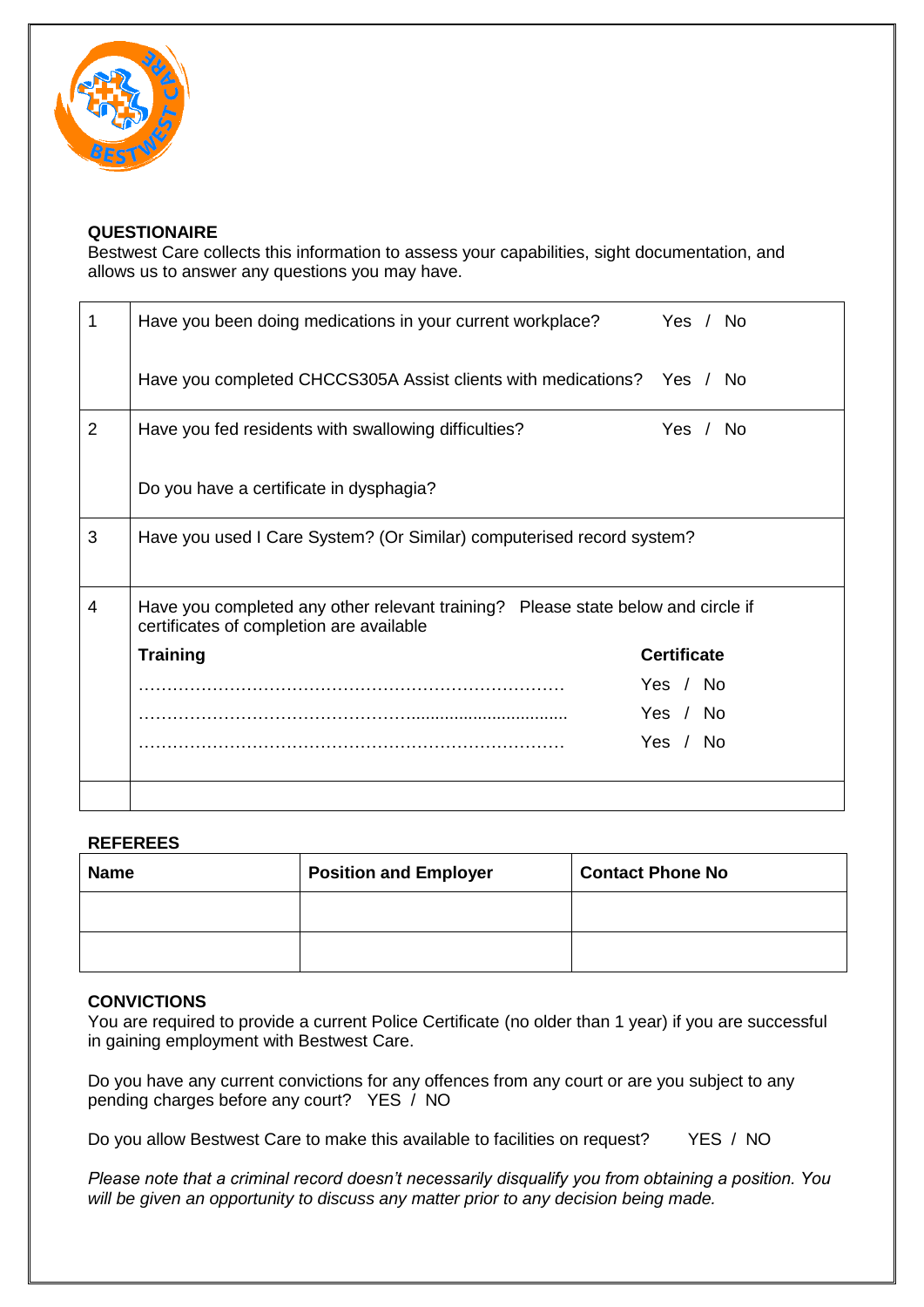

#### **DRUGS & ALCOHOL**

Should it be determined that any Bestwest Care staff member is under the influence of Alcohol or a prohibitive substance whilst performing their duties in any capacity it will result in instant dismissal

#### **WORKERS COMPENSATION**

| Have you made a workers compensation claim in any prior position? | Yes / No |  |
|-------------------------------------------------------------------|----------|--|
|                                                                   |          |  |

If Yes, please give details. …………………………………………………………………………………...

…………………………………………………………………………………………………………………..

Have you received a final medical clearance to return to work? Yes / No

Do you have any ongoing medical issues which may impact on the tasks which you can perform?

Yes / No.

If yes, please give details …………………………………………………………………………………….

#### …………………………………………………………………………………………………………………..

**Please note that a previous workers compensation claim does not prevent you from gaining employment with Bestwest Care but the following applies.**

**Where it is proven that the worker has, at the time of seeking or entering employment in respect of which he claims compensation for a disability, wilfully and falsely represents him/herself as not having suffered from the disability the board may at its discretion refuse to award compensation which otherwise would be payable. (Section 79, Workers Compensation Board and Assistance Act 1981)**

**I declare that the above statements are true in all respects. I acknowledge that any statement which is found to be false or deliberately misleading will make me, if employed, liable for dismissal.**

**Print Name** ……………………………………..……………………………………………………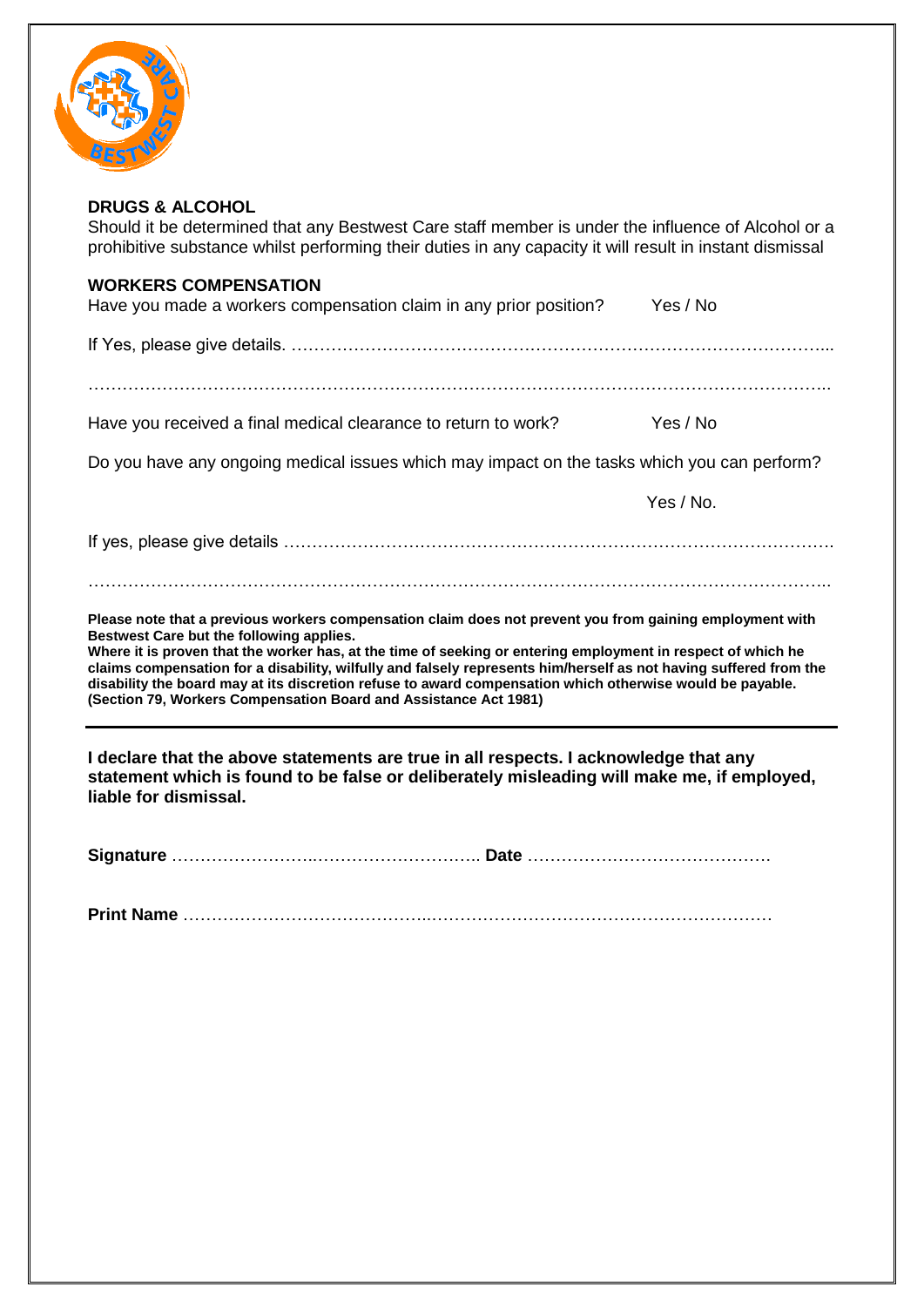

## **Bestwest Care PRE-EMPLOYMENT HEALTH RISK ASSESSMENT**

### **Strictly Private and Confidential**

Surname………………………………………….. First Names: ……………………………… ...............

#### **IMPORTANT INFORMATION**

The purpose of this assessment is to ensure that a job applicant is physically fit and safe to perform the proposed duties for the position employed.

Please indicate Yes or No to every question. If you give a positive response, please provide full details in the space provided. A full and detailed explanation will reduce the likelihood of further interview or full pre-employment medical being required.

Please ensure that the declaration is signed at the completion of this questionnaire.

| High blood pressure or heart disease?                | Yes / No | Back, neck or spinal injury?            | Yes / No |
|------------------------------------------------------|----------|-----------------------------------------|----------|
| Frequent or persistent headaches?                    | Yes / No | Whiplash injury?                        | Yes / No |
| Allergies, hay fever or sinus                        | Yes / No | Sciatica / slipped disc?                | Yes / No |
| problems?                                            |          | Persistent backache?                    | Yes / No |
| Any problems with your ears or<br>hearing?           | Yes / No | Arthritis / rheumatism?                 | Yes / No |
| Any problems with your eyes/vision?                  | Yes / No | Hip / knee / ankle injury?              | Yes / No |
| Tuberculosis?                                        | Yes / No | Shoulder / elbow / wrist injury?        | Yes / No |
| <b>Diabetes</b>                                      | Yes / No | Other joint injury / stiffness / pain?  | Yes / No |
| Asthma, bronchitis, wheeze or other<br>lung disease? | Yes / No | RSI / occupational overuse<br>syndrome? | Yes / No |
|                                                      |          |                                         |          |

**Other health conditions which may affect your ability to perform your role?**

**YES NO**

**Details:**.............................................................................................................................................

.........................................................................................................................................................

#### **MRSA (Methicillin-resistant Staphylococcua aureus)**

Have you worked or been admitted to a hospital outside of Western Australia in the last 12 months.

**YES NO**